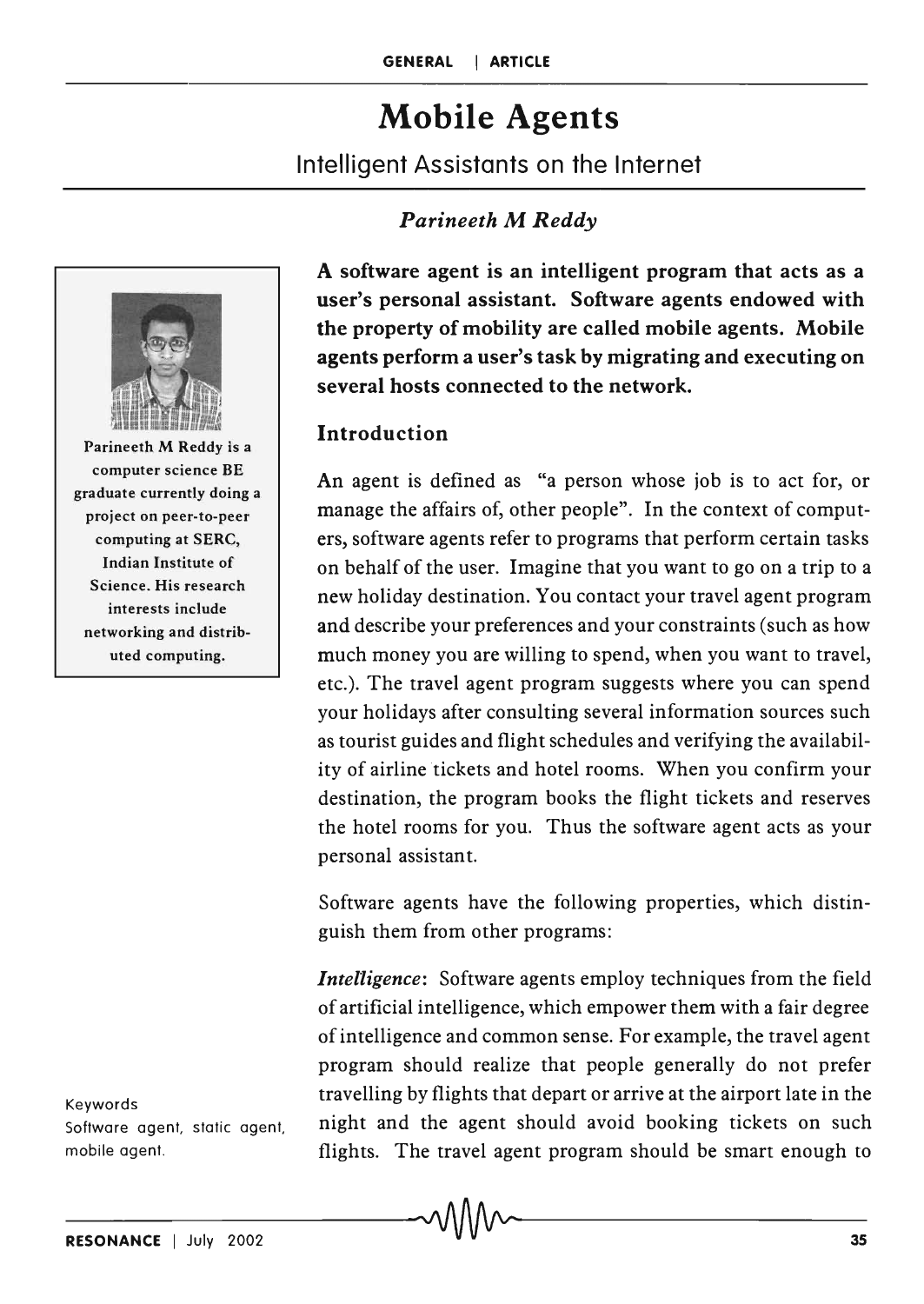Agents perceive their environment and respond in a timely fashion to changes that occur in it.

bargain and arrange the trip so that the overall expenditure for the trip is as low as possible without compromising on the user's preferences.

*Autonomy:* The agents themselves decide the sequence of actions to be performed to achieve the user's task. This autonomy enables agents to operate without requiring human intervention. Once the specifications are given to the travel agent, it should be able to proceed on its own to arrange the trip for the user without requiring the user to constantly monitor the agent.

*Responsiveness:* Agents perceive their environment (which may be the Internet, a collection of other agents, etc.) and respond in a timely fashion to changes that occur in it. At the same time, agents should not simply act in response to their environment, they should be able to exhibit opportunistic, goal-oriented behaviour and take the initiative when appropriate.

*Communicative Ability:* Software agents should provide a userfriendly interface so that the user can easily interact with the agent. Agents are social entities and often communicate and collaborate with one another in order to complete their tasks. For example, the travel agent program of one user must be able to communicate with other travel agents to find out about hotels which customers disliked and avoid such hotels.

*Adaptability:* Agents learn about the user's behavior and adapt themselves to suit the user. Consider a search agent that retrieves information for the user from the Internet. The search agent should be able to learn about the type of information the user is interested in and adapt itself to deliver only the relevant information to the user.

Software agents can be classified as *static agents* and *mobile agents.*  Static agents achieve their goal by executing on a single machine. On the other hand, mobile agents migrate from one computer to another in the network and execute on several machines. Mobility increases the functionality of the mobile

Mobile agents migrate from one computer to another in the network and execute on several machines.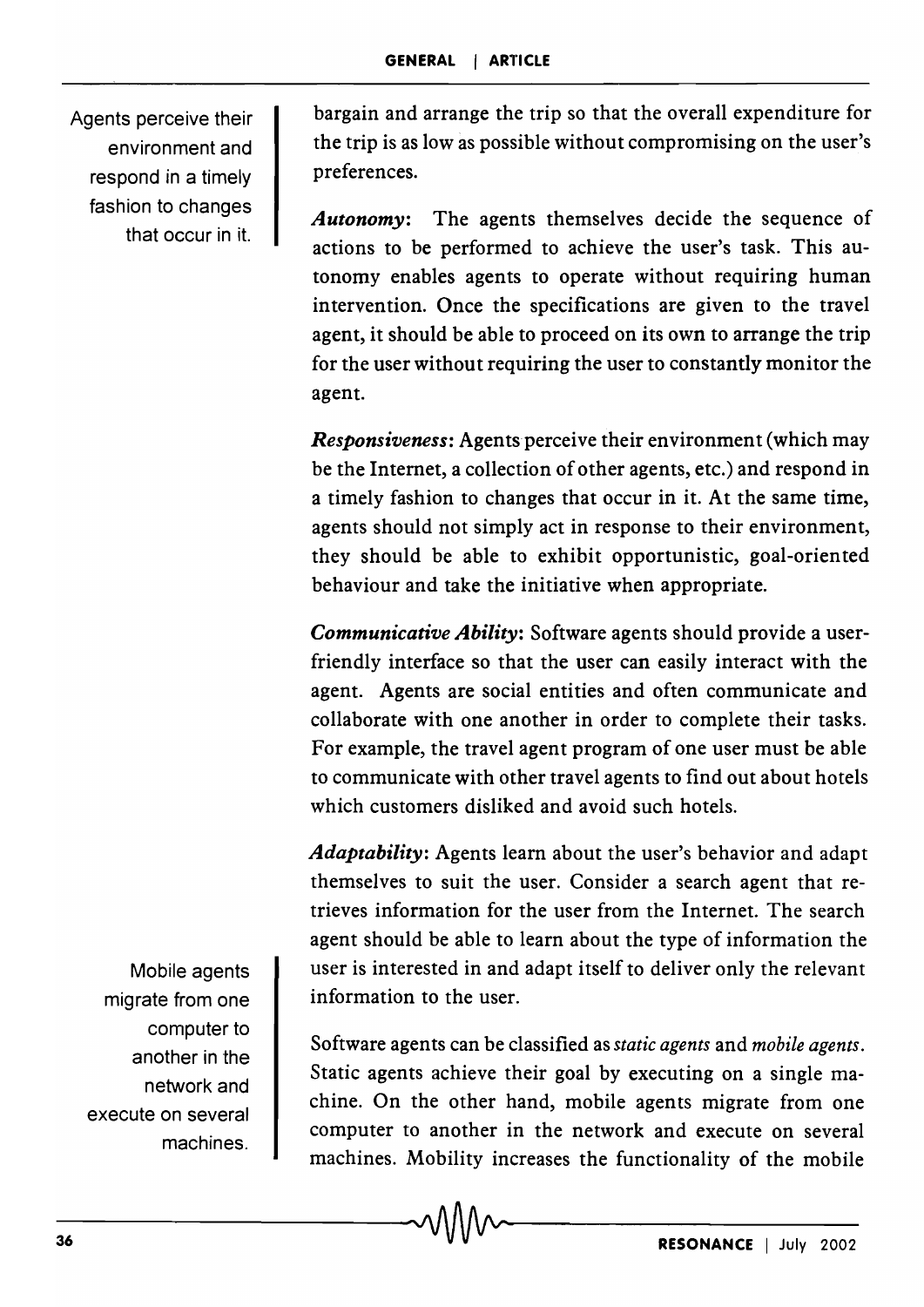agent and allows the mobile agent to perform tasks beyond the scope of static agents. For example, a travel agent program may visit several hosts such as an airline reservation system, a hotel resources host, etc. in order to achieve its function. This eliminates the need to have all the relevant databases on one host. This article gives the architecture of mobile agents and tradeoffs involved in using them.

A mobile agent consists of the program code and the program execution state.

## Working of Mobile Agents

A mobile agent consists of the program code and the program execution state (the current values of variables, next instruction to be executed, etc.). Initially a mobile agent resides on a computer called the home machine. The agent is then dispatched to execute on a remote computer called a mobile agent host (a mobile agent host is also called mobile agent platform or mobile agent server). When a mobile agent is dispatched the entire code of the mobile agent and the execution state of the mobile agent is transferred to the host.

The host provides a suitable execution environment for the mobile agent to execute. The mobile agent uses resources (CPU, memory, etc.) of the host to perform its task. After completing its task on the host, the mobile agent migrates to another computer. Since the state information is also transferred to the host, mobile agents can resume the execution of the code from where they left off in the previous host instead of having to restart execution from the beginning. This continues until the mobile agent returns to its home machine after completing execution on the last machine in its itinerary.

#### *The life cycle of a mobile agent*

- 1. The mobile agent is *created* in the Home Machine.
- 2. The mobile agent is *dispatched* to the Host Machine A for execution.
- 3. The agent executes on Host Machine A.
- 4. After execution the agent is *cloned* to create two copies. One

The mobile agent uses resources (CPU, memory etc.) of the host to perform its task.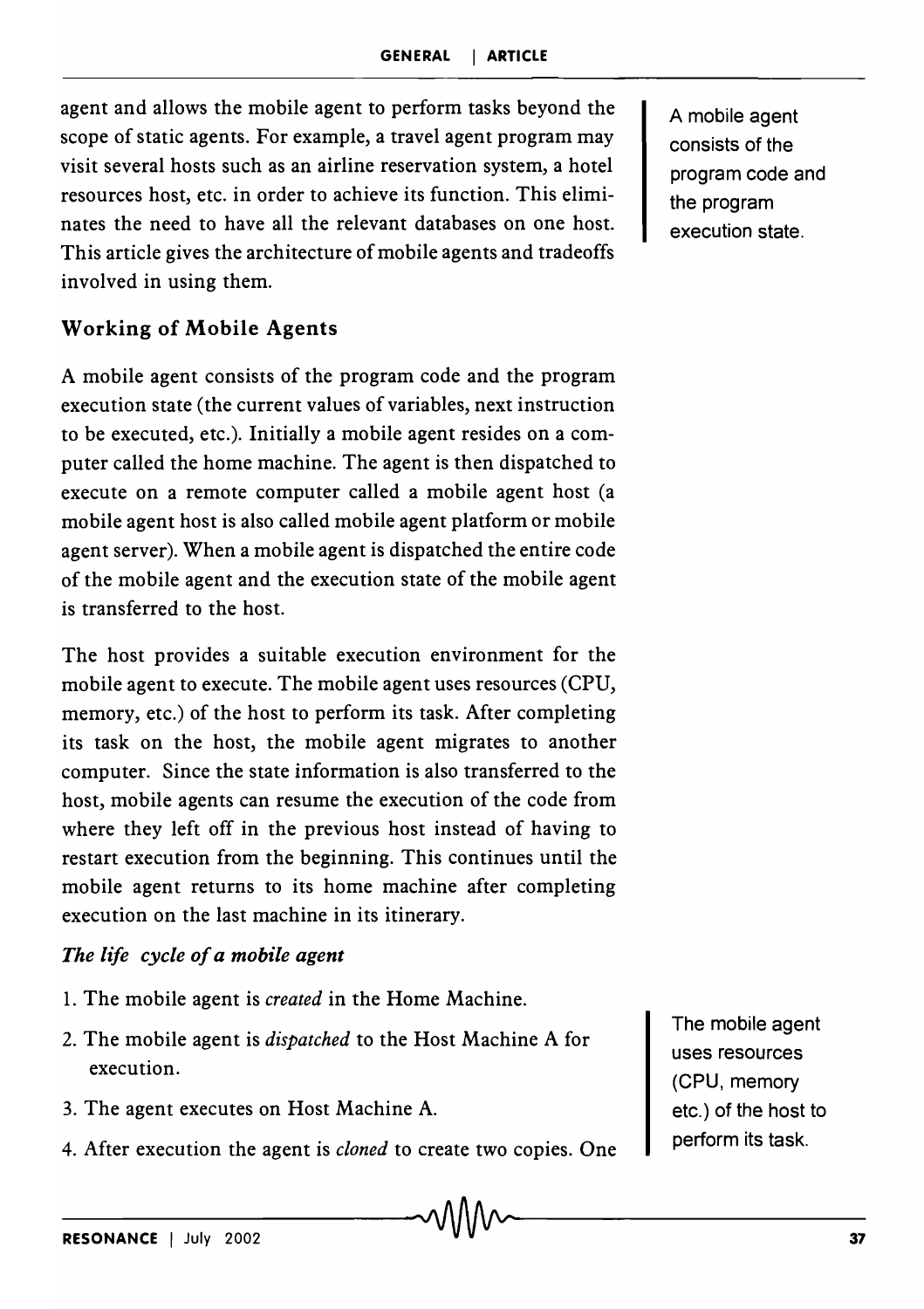

Figure 1. The life cycle of a copy is dispatched to Host Machine B and the other is dismobile agent. **patched to Host Machine C.** 

5. The cloned copies execute on their respective hosts.

6. After execution, Host Machine Band C send the mobile agent received by them back to the Home Machine.

7. The Home Machine *retracts* the agents and the data brought by the agents is analyzed. The agents are then *disposed.* 

From this we observe that a mobile agent experiences the following events in its life cycle:

*Creation:* a brand new agent is born and its state is initialized.

*Dispatch:* an agent travels to a new host.

*Cloning:* a twin agent is born and the current state of the original is duplicated in the clone.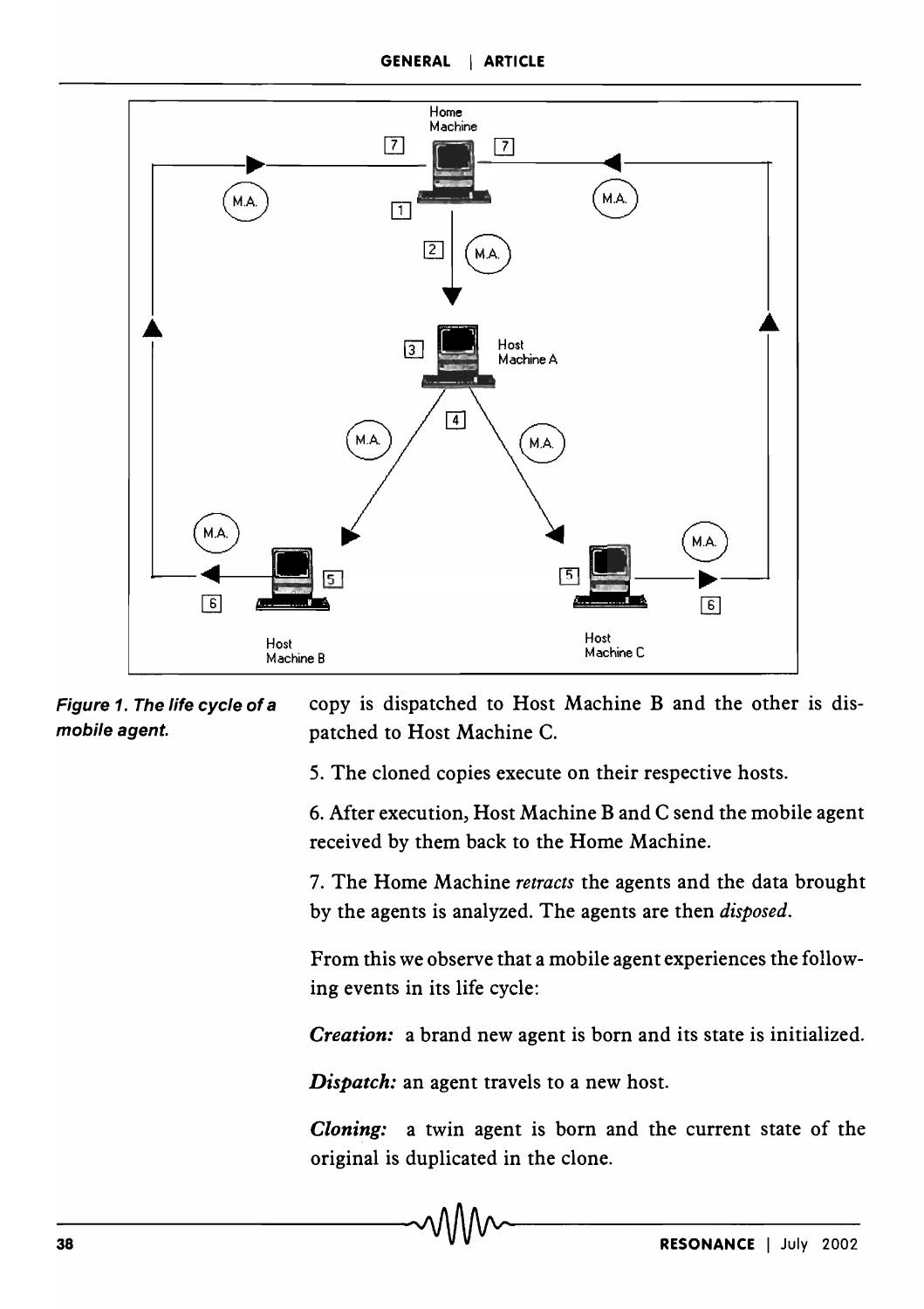*Deactivation:* an agent is put to sleep and its state is stored on a disk of the host.

*Activation:* a deactivated agent is brought back to life and its state is restored from disk.

*Retraction:* an agent is brought back from a remote host along with its state to the home machine.

*Disposal:* an agent is terminated and its state is lost forever.

#### Properties of Mobile Agents

Mobile agents have the following unique properties.

*Adaptive Learning:* Mobile agents can learn from experiences and adapt themselves to the environment. They can monitor traffic in large networks and learn about the trouble spots in the network. Based on the experiences of the agent in the network the agent can choose better routes to reach the next host.

*Autonomy:* Mobile agents can take some decisions on its own. For example, mobile agents are free to choose the next host and when to migrate to the next host. These decisions are transparent to the user and the decisions are taken in the interest of the user.

*Mobility:* Mobile agents have the ability to move from one host to another in the network.

#### Advantages of Mobile Agents

#### *Reduction in Network Load*

The interactions in a distributed system are often achieved using communication protocols. These protocols involve transfer of large volumes of data stored at remote hosts over the network to a central processing site resulting in high network traffic. An alternative to using communication protocols is the use of mobile agents. Mobile agents are dispatched to the remote hosts containing the data. The agents perform the computations at the remote hosts and return back with the results. Since computaMobile agents can learn from experiences and adapt themselves to the environment.

An alternative to using communication protocols is the use of mobile agents.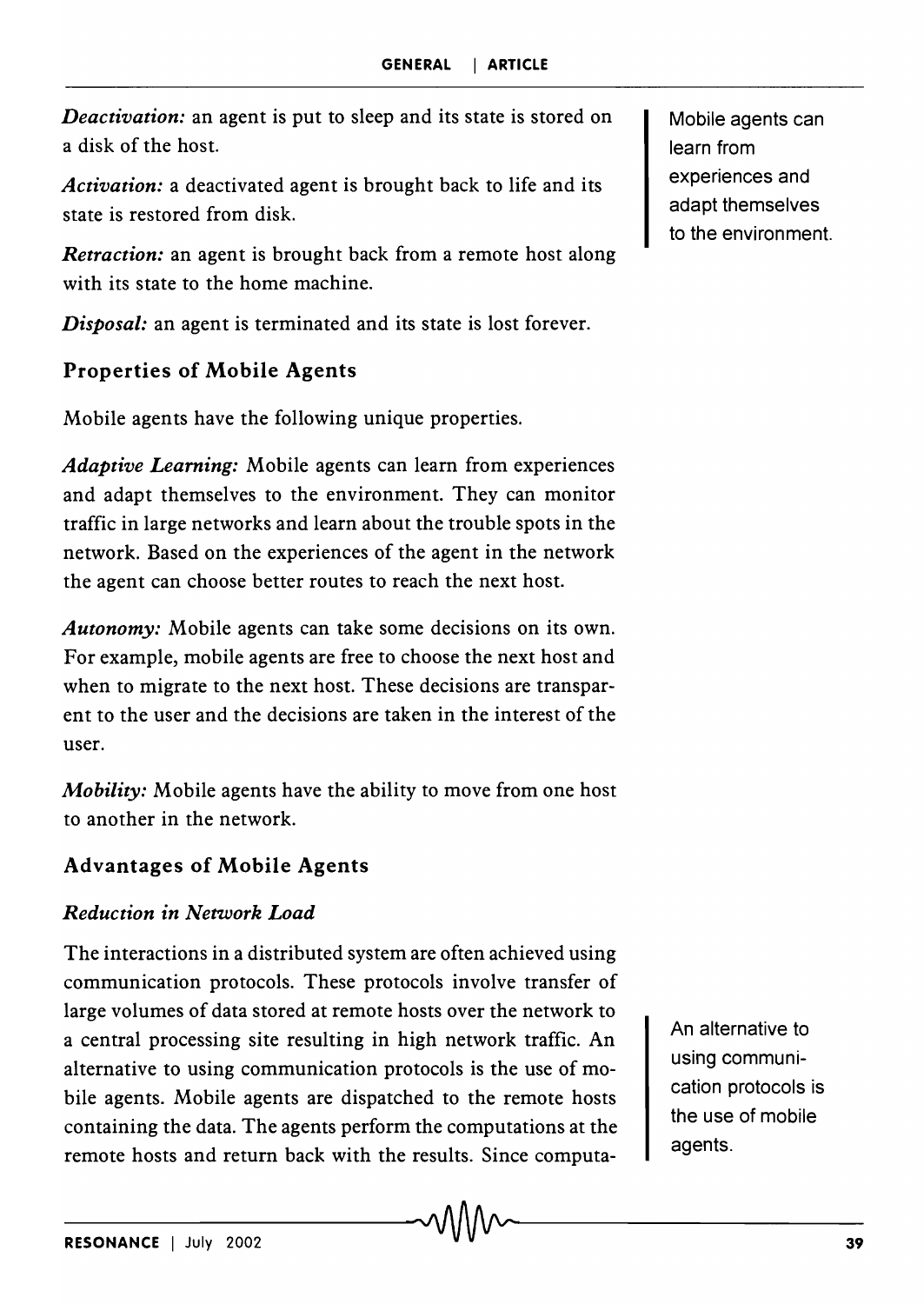Mobile agents operate asynchronously. Once a mobile agent is dispatched from the home machine, the home machine can disconnect from the network.

tions are moved to the data storage location instead of moving data to the computing location, network load is reduced.

### *Overcome Network Latency*

Consider a manufacturing plant in which many critical real time systems are controlled through a network. Controlling many systems through a network involves significant delays, which are not acceptable for critical real time systems. To overcome this problem, mobile agents can be directly dispatched from the central controller in the manufacturing plant to the real time systems. The agents act locally and directly execute the controller's directions.

## *Protocol Encapsulation*

Protocols enable components of a distributed system to communicate and co-ordinate their activities. However, protocols evolve over a period of time and new features such as better security may be introduced in the protocol. It is a cumbersome task to upgrade the protocol code at all locations in the distributed system. Mobile agents offer a solution to this problem. The mobile agent code can encapsulate the protocol. When a protocol is upgraded, only the mobile agent has to be altered.

## *Asynchronous and Autonomous Execution*

Mobile agents operate asynchronously. Once a mobile agent is dispatched from the home machine, the home machine can disconnect from the network. The mobile agent executes autonomously without the intervention of the home machine. The home machine can reconnect at a later time and collect the agent.

## Fault Tolerance

Mobile agents react dynamically and autonomously to the changes in their environment, which makes them robust, and fault tolerant. They have the ability to distribute themselves in the network in such a way as to maintain the optimal configuration for solving the particular problem. If a host is being shut down, all agents executing on that machine will be warned and

Mobile agents react dynamically and autonomously to the changes in their environment, which makes them robust, and fault tolerant.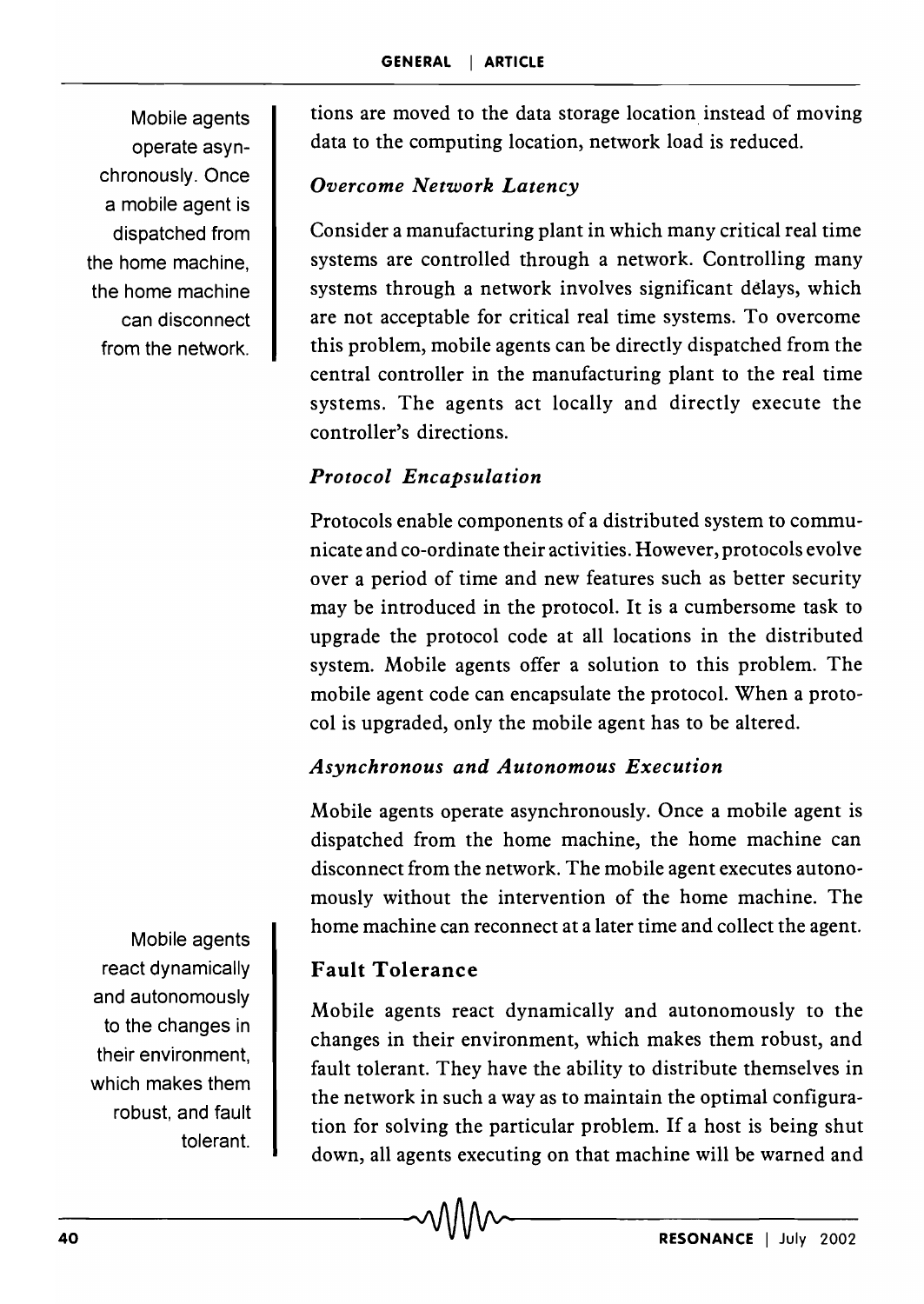given time to dispatch themselves and continue their operation on another host in the network.

#### Disadvantages of Mobile Agents

The main drawback of mobile agents is the security risk involved in using mobile agents. Security risks in a mobile computing environment are two fold.

Firstly a malicious mobile agent can damage a host. For example a virus can be disguised as a mobile agent and distributed in the network causing damage to the host machines that execute the agent.

On the other hand a malicious host can tamper with the functioning of the mobile agent. Most experts suggest that this risk is far more difficult to deal with. To illustrate this scenario, consider a mobile agent that visits the servers of several airlines to buy a ticket for the lowest price. A malicious airline server can try to obtain sensitive price information from the mobile agent (such as the prices quoted at the servers previously visited by the mobile agent). The malicious server may tamper with the mobile agent and increase the prices quoted by other airlines thereby giving it an unfair advantage. Some servers may even try to steal the credit card number from the mobile agent.

The defense mechanisms suggested try to prevent malicious actions in the first place. These include safe programming languages that prevent mobile agents from performing malicious actions on the hosts. If a malicious action does occur then the defense mechanisms detect it as soon as possible and take remedial action. One of the schemes proposed is to introduce a tracing mechanism that records the execution of the mobile agent at each host. When the agent is dispatched to the next host, the trace is also sent. Using this trace, malicious actions can be detected and the malicious host can be identified. However, in spite of significant development in the field of cryptography there still exist many security issues that need to be addressed in mobile agents.

The main drawback of mobile agents is the security risk involved in using mobile agents.

A virus can be disguised as a mobile agent and distributed in the network causing damage to the host machines that execute the agent.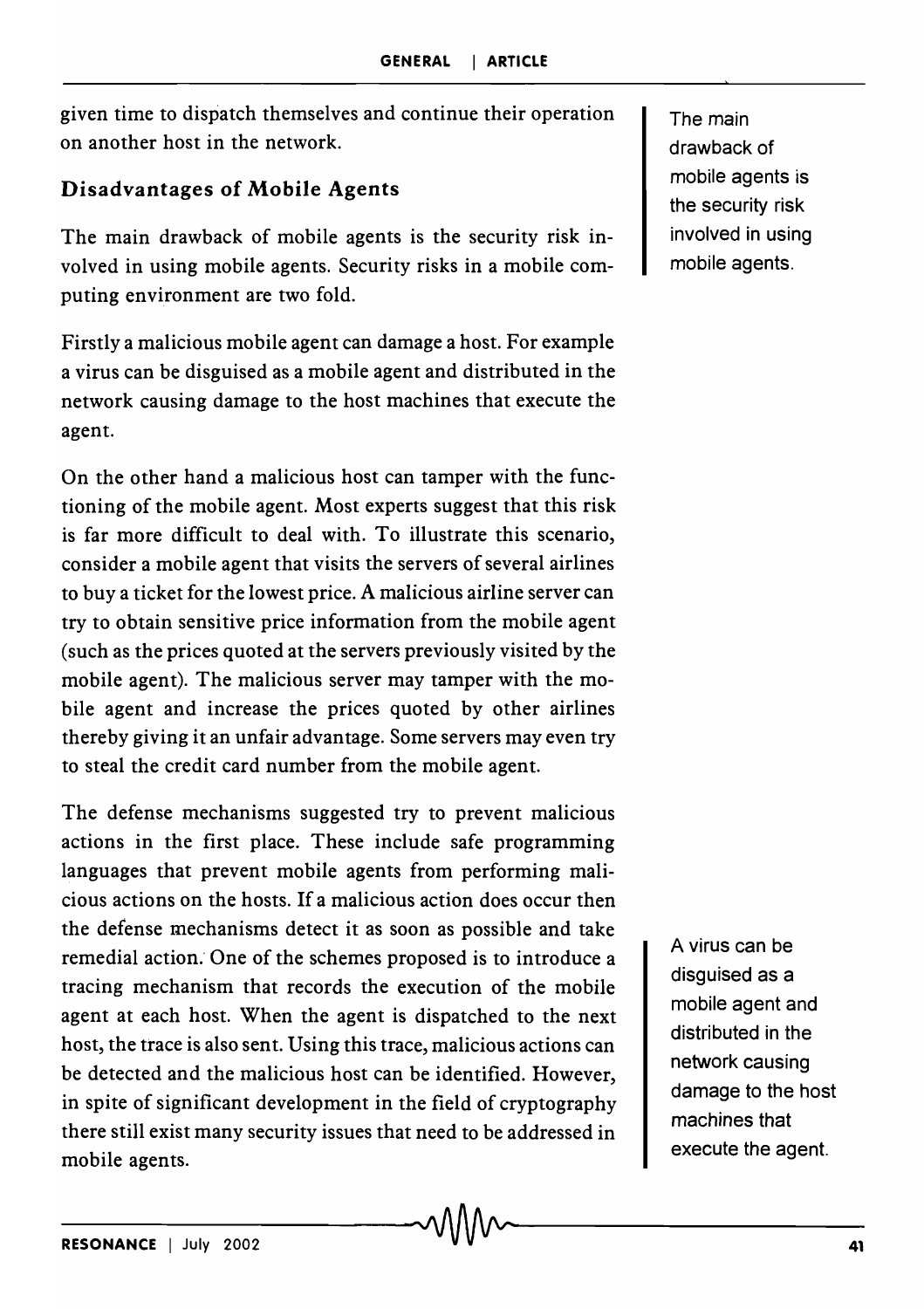## Suggested Reading

- [1] Michael Knapik and Jay Jo*hnson,Developing Intelligent Agents for Distributed Systems: ExploringArchitectures, Techniques, andApplications,*  McGraw-Hill Professional Publishing, 1997.
- [2] Joseph P Bigus, Jennifer Bigus and Joe Bigus, *Constructing Intelligent Agents Using Java: Professional Developer's Guide,* 2nd Edition,John Wiley & Sons, 2001.
- [3] William R Cockayne and Michael Zyda, *Mobile Agents,*  Prentice Hall, 1998.
- [4] Danny B Lange and Mitsuru Oshima, *Programming and Deploying Java (TM) Mobile Agents with Aglets(TM),*  Addison-Wesley Pub Co., 1998.

#### Web Sites

1. Introduction to Agents agents.umbc.edu/introduction/ 2. IBM Aglets developed at IBM, Tokyo Research Laboratory.

www.trl.ibm.com/aglets index\_e. htm

3. D' Agent developed at University of Dartmouth

agent.cs.dartmouth.edu/

4. Mole developed at the University of Stuttgart mole.informatik.uni-stuttgart.

*del* 

### Applications of Mobile Agents

Although no universally used application (normally called killer application) has been developed for them, mobile agents are suitable for the following applications.

*Parallel Computing:* Solving a complex problem on a single computer takes a lot of time. To overcome this, mobile agents can be written to solve the problem. These agents migrate to computers on the network, which have the required resources and use them to solve the problem in parallel thereby reducing the time required to solve the problem.

*Data Collection:* Consider a case wherein, data from many clients has to be processed. In the traditional client-server model, all the clients have to send their data to the server for processing resulting in high network traffic. Instead mobile agents can be sent to the individual clients to process data and send back results to the server, thereby reducing the network load.

*E-commerce:* Mobile agents can travel to different trading sites and help to locate the most appropriate deal, negotiate the deal and even finalize business transactions on behalf of their owners. A mobile agent can be programmed to bid in an online auction on behalf of the user. The user himself need not be online during the auction.

*Mobile Computing:* Wireless Internet access is likely to stay slow and expensive. Power consumption of wireless devices and high connection fee deter users from staying online while some complicated query is handled on behalf of the user. Users can dispatch a mobile agent, which embodies their queries, and log off, and the results can be picked up at a later time.

#### Conclusions

Distributed computing involving several computers in a network can be achieved using message passing or remote procedure calls (RPC). The recently developed mobile agent technology adds a new dimension to distributed computing. Experts